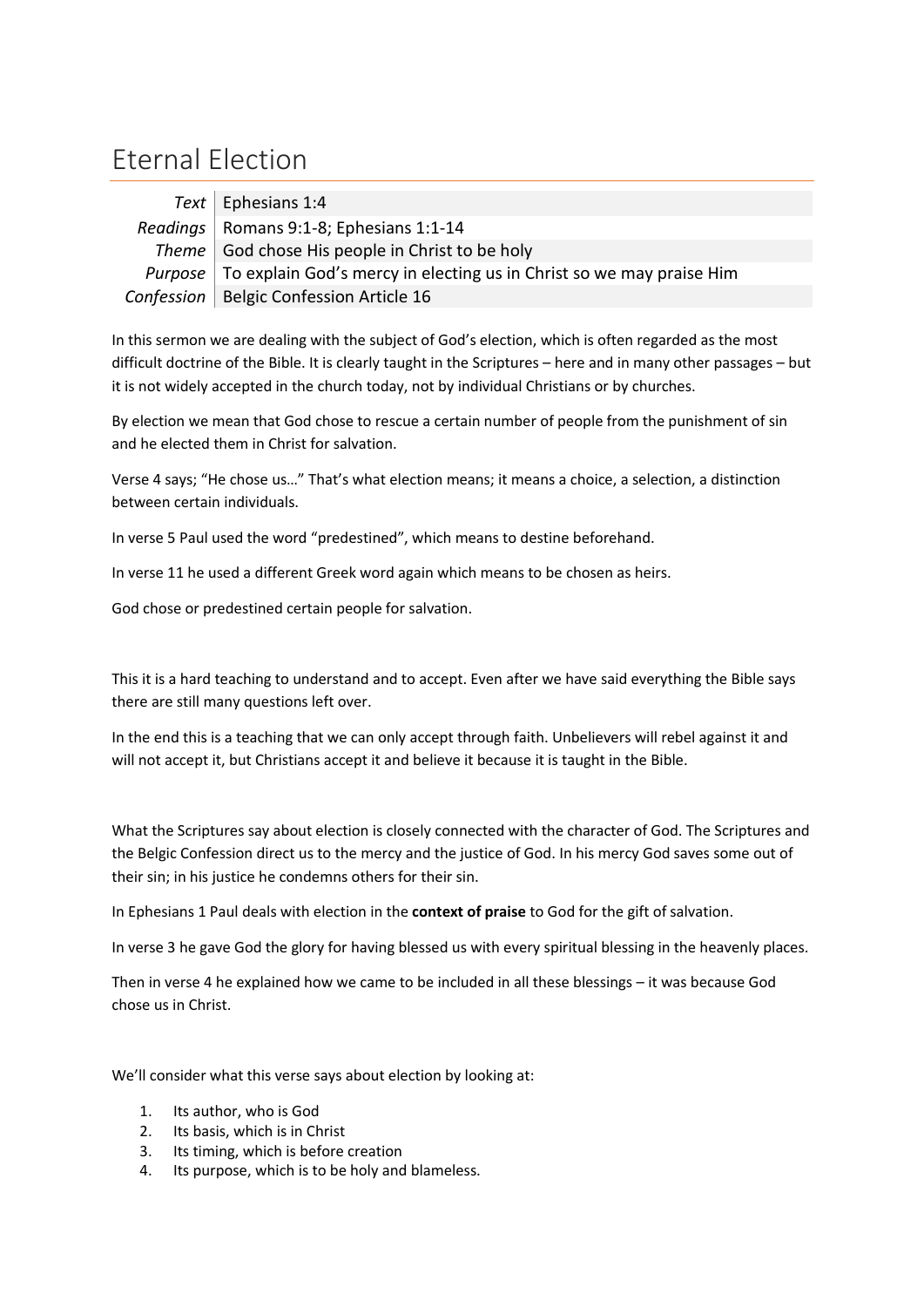**1. Its author.** Election is the particular work of God the Father - he chose us. Of course, this is something he decided in consultation with the Son and the Holy Spirit, but this is especially his work.

God has chosen us to salvation out of our situation of sin. All of humanity is condemned because of our association with Adam and his sin. Every person is born with a sinful human nature inherited from Adam, and every person commits sins each day.

Out of all those who are guilty and condemned God has chosen to save some. This will be a great number of people – a multitude that no one can count! These are his people, the elect, the saints, believers, the true church.

He chose to leave others in their sin and position of condemnation. This is known as the decree of reprobation. It means that God passed them by; in his justice he left them in their state of sin; he did not elect them to salvation.

You might ask; "Why did God choose some to be saved and leave others to be condemned? Why save some and not others?"

We don't know the answer to that question, except to say that this was his will, his choice, his decision.

A better question to ask would be this; "Why did God choose to save any at all?!" This is what is surprising, unexpected, remarkable – not that God has condemned sinners to punishment but that God chose some to be saved! This shows the amazing grace and the great love of "the God and Father of our Lord Jesus Christ" in that he chose us!

**2. The BASIS** of our election is **"in him"**, that is, in Christ.

The Scriptures teach us that all of humanity is represented by one man, Adam. All of us are condemned because of his sin. But God decided to save some of these people. He sent another man to succeed where Adam had failed, to be obedient where he had been disobedient. God sent his One and Only Son as the second Adam. Jesus is the new representative head of humanity and God has chosen his elect people to be saved in Christ. "He chose us in him."

Why did he choose us in Christ?

## *It was not because of anything in us.*

You and I were not chosen because of our merit. We were not chosen because we were any better than anyone else. We were not chosen because God saw some good in us.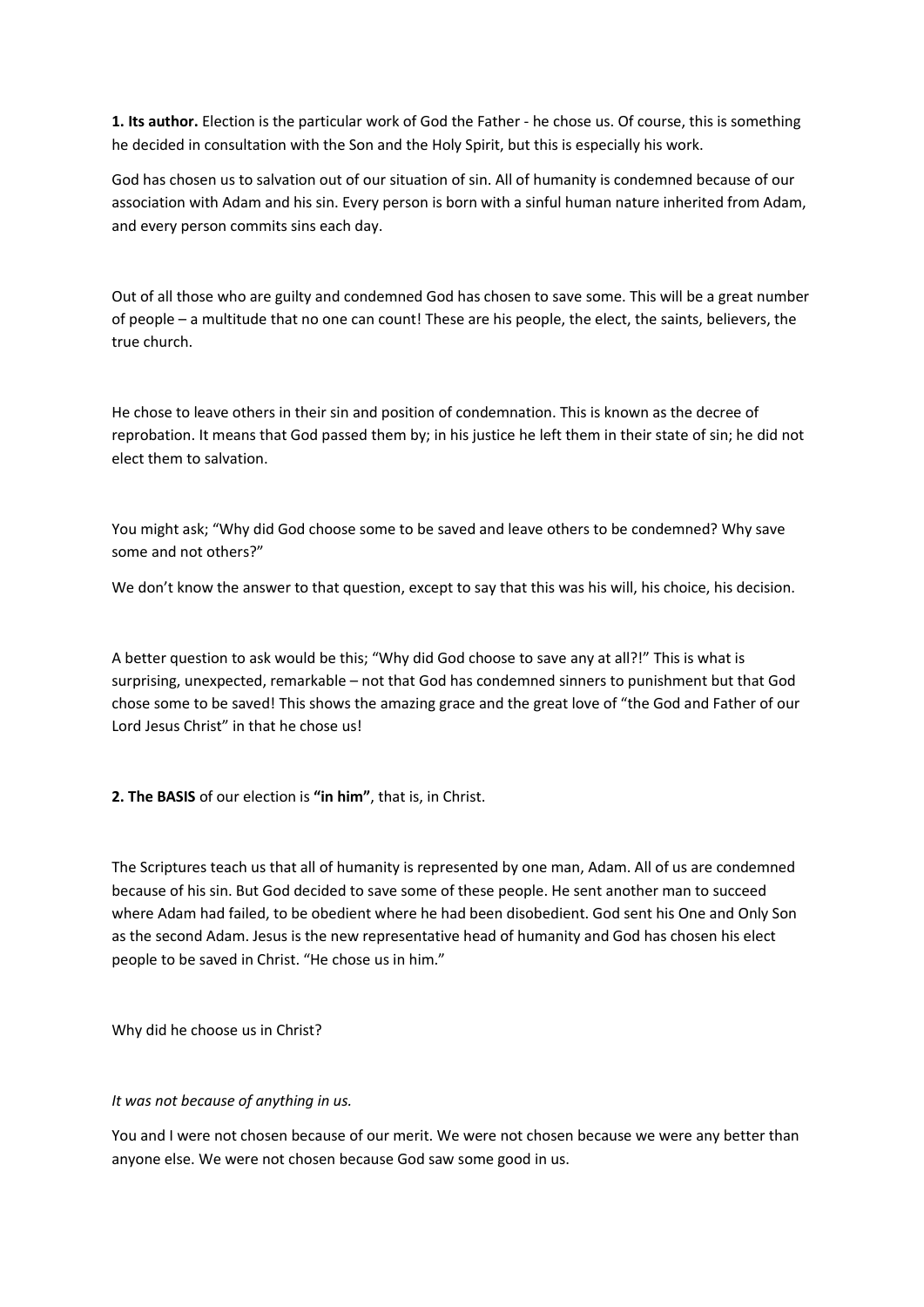We too were lost. We too were dead in our trespasses and sins. We too shared in Adam's condemnation. We too were unworthy of God's mercy. It was while we were still sinners that Christ died for us (Rom5:8). God did not choose us because we were good.

And God did not choose us because of foreseen faith.

This is how many Christians explain election. They say; "God looked into the future and saw that John Brown would believe and so God chose him on the basis of his foreseen faith."

But that is not how the Bible explains it. The answer to the question, "Why did God choose us?" is expressed in Ephesians 2:8-9, "For it is by grace you have been saved, through faith – and this not from yourselves, it is a gift of God – not by works, so that no one can boast." The basis of your election is that God chose you in Christ, not that you chose him.

This means that no one can boast about his salvation. All the glory must go to God. Salvation is God's work. The basis of our redemption is the work of the Lord Jesus, not our work; his obedience, not ours; his righteousness, not yours or mine.

God the Father chose us as his people in him that is, in Christ, on the basis of his work.

**3. Its timing:** When did God choose us? **"…**before the creation of the world."

Some people have the idea that the fall into sin caught God by surprise and that suddenly he had to think of another plan to set things right. That is not so. The plan of salvation was not *Plan B*; it was always *Plan A*. God knew that Adam would fall into sin. He did not cause Adam to fall, he was not the author of Adam's sin, but he knew it would happen and it was part of his plan and purpose.

Even before the creation of the world God the Father had planned to save the people he had chosen. God had all this planned even before he created Adam and Eve. He knew whom he would save even before we were born.

This only highlights that our salvation is the work of God and is not based on what we have done or will do. Paul made that point strongly in Romans 9 when he pointed to the two children of Issac and Rebekah; "Before the twins were born or had done anything good or bad… she was told; the older will serve the younger. Just as it is written; Jacob I loved but Esau I hated." Paul cited this example to show that "God's purpose in election might stand." (Verses 11-13).

Even God's timing shows that salvation is his sovereign work.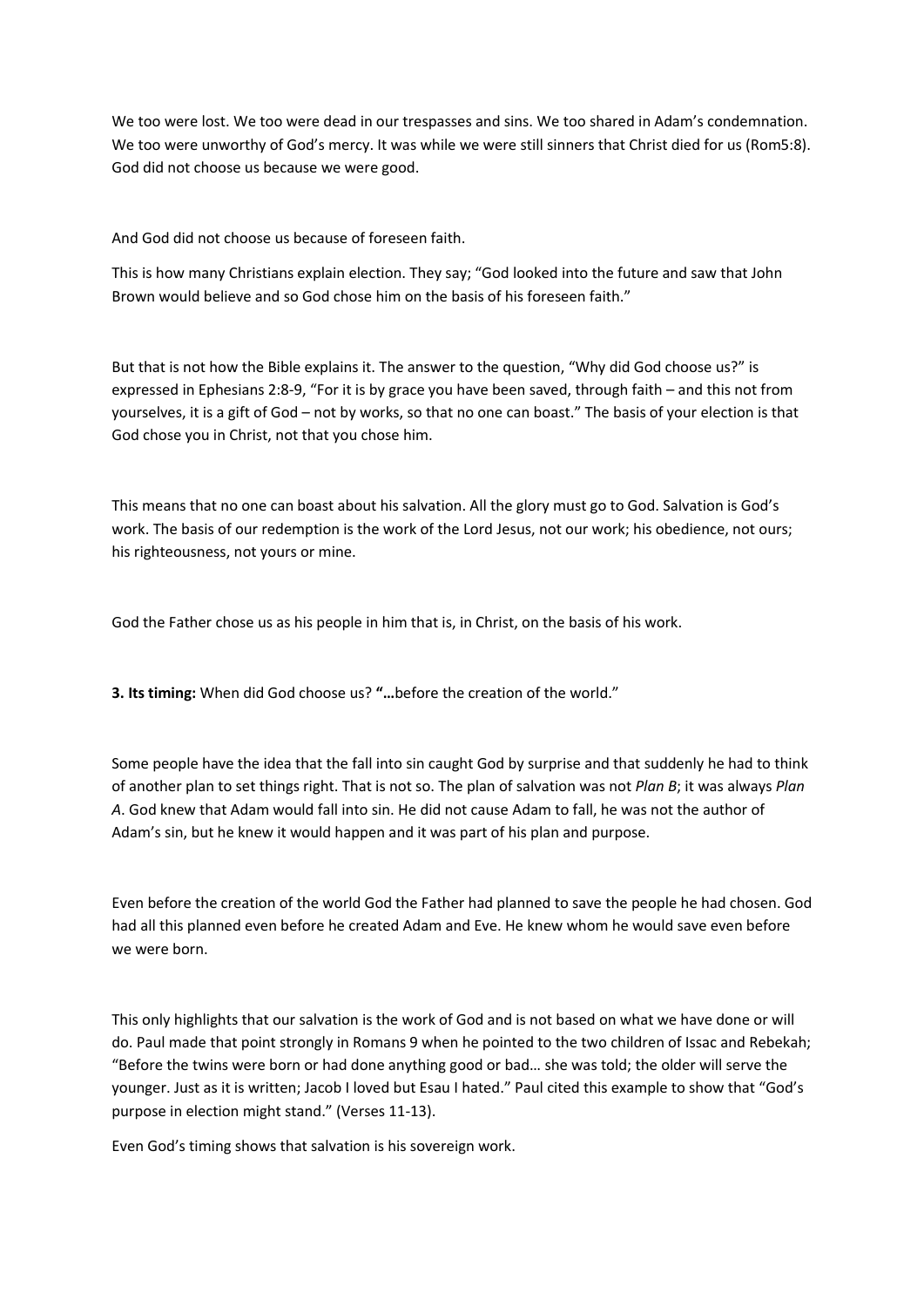God chose his people to be saved. He chose us in Christ, his Son. He chose us before the creation of the world. He chose us "to be holy and blameless in his sight."

**4.** This is the **purpose** of election.

a. God's purpose in choosing us was that we might be **holy**.

The word holy means to be set apart. God chose us to be different from the people of the world.

We were chosen *to be* holy, not because we *were* holy. We were sinners, guilty, condemned, lost and dead, but God chose to set us apart for himself.

God chose us to be like him. Over and over he told the people of Israel; "Be holy because I the Lord your God, am holy." He wants us to be like himself – pure, sinless, set apart from evil.

This holiness comes about through the Lord Jesus Christ; it is not our holiness.

God declares us righteous on the basis of the holiness of the Lord Jesus; God gives us, as sinners, a right standing with himself because of the righteous life and the saving death of Jesus.

But God does more than that: he also gives us his Holy Spirit so that we might actually *become* more and more righteous. The Spirit works in us and with us so that we become more sanctified, more like Jesus. The Holy Spirit works in us and with us to that we display this righteousness and holiness in our lives.

Some people object to this doctrine of God's election by saying that it encourages people to sin, it will encourage careless lives; they will keep on sinning so that grace may increase (Rom 6:1). They claim people will think; "Well, I'm elected so I can do what I please";

But that is a complete misunderstanding of the teaching of the Bible. God chose us in Christ *to be holy*! Those who are elected, and who are converted, and who do believe, *will* live holy lives. Your holy life is *proof* of your election in Christ.

b. God chose us in Christ to be holy and **blameless**.

The word can be translated as perfect or pure. God wants us to be without blemish. God commanded that about the Old Testament sacrifices. The people of Israel had to present an animal that was without blemish. They had to do this because those animals pointed forward to the Lord Jesus himself who was the Passover Lamb, the perfect man, the Lamb of God who takes away the sin of the world.